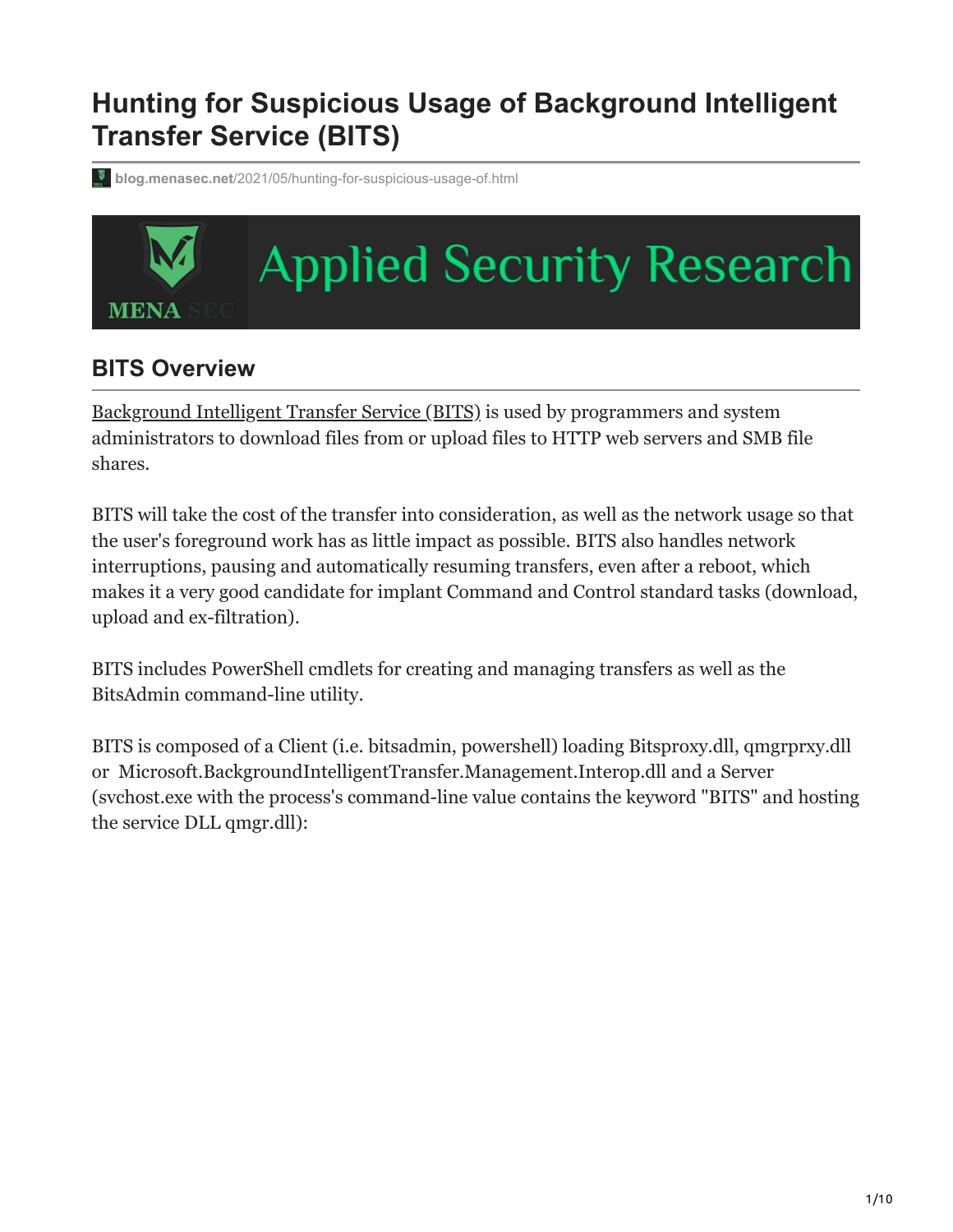| CFF Explorer VIII - [BitsProxy.dll]                              |                      |                        |                                                              |  |  |
|------------------------------------------------------------------|----------------------|------------------------|--------------------------------------------------------------|--|--|
| Settings ?<br>File                                               |                      |                        |                                                              |  |  |
|                                                                  | <b>BitsProxy.dll</b> |                        |                                                              |  |  |
|                                                                  | Property             | Value                  |                                                              |  |  |
| File: BitsProxy.dll<br>Dos Header                                | File Name            |                        | C:\Windows\System32\BitsProxy.dll                            |  |  |
| III Nt Headers                                                   | File Type            |                        | Portable Executable 64                                       |  |  |
| File Header<br>日 国 Optional Header                               | File Info            |                        | No match found.                                              |  |  |
| $ \Box$ Data Directories [x]                                     | <b>File Size</b>     | 66.00 KB (67584 bytes) |                                                              |  |  |
| Section Headers [x]                                              | <b>PF Size</b>       |                        | 66.00 KB (67584 bytes)                                       |  |  |
| Export Directory<br>Import Directory                             | Created              |                        | Saturday 07 December 2019, 11.08.22                          |  |  |
| Resource Directory                                               | Modified             |                        | Saturday 07 December 2019, 11.08.22                          |  |  |
| Exception Directory<br>Relocation Directory                      | Accessed             |                        | Sunday 23 May 2021, 21.30.32                                 |  |  |
| Debug Directory<br><b>Address Converter</b><br>Dependency Walker | MD <sub>5</sub>      |                        | B3E2BAEAD079C29BC16CAA7830A17FA6                             |  |  |
|                                                                  | $SHA-1$              |                        | F76CEB9DA1BD2F4E9C02E49758C654630518A066                     |  |  |
| <b>Hex Editor</b>                                                |                      |                        |                                                              |  |  |
| <b>Identifier</b><br>Import Adder                                | Property             |                        | Value                                                        |  |  |
| <b>Cuick Disassembler</b>                                        | CompanyName          |                        | <b>Microsoft Corporation</b>                                 |  |  |
| <b>Rebuilder</b><br><b>Resource Editor</b>                       | FileDescription      |                        | Background Intelligent Transfer Service Proxy                |  |  |
|                                                                  | <b>FileVersion</b>   |                        | 7.8.19041.1 (WinBuild.160101.0800)                           |  |  |
|                                                                  | InternalName         |                        | qmgrprxy.dll                                                 |  |  |
|                                                                  | LegalCopyright       |                        | © Microsoft Corporation. All rights reserved.                |  |  |
|                                                                  | OriginalFilename     |                        | qmgrprxy.dll                                                 |  |  |
|                                                                  | ProductName          |                        | Microsoft <sup>®</sup> Windows <sup>®</sup> Operating System |  |  |
|                                                                  |                      |                        |                                                              |  |  |

#### Figure 1 - BITS Client

|                                                                               | <b>Registry Editor</b>                                                                                                                               |   |                                                                        |                                                     |                                                                             | □ | $\times$ |
|-------------------------------------------------------------------------------|------------------------------------------------------------------------------------------------------------------------------------------------------|---|------------------------------------------------------------------------|-----------------------------------------------------|-----------------------------------------------------------------------------|---|----------|
|                                                                               | View Favorites Help<br>Edit<br>File                                                                                                                  |   |                                                                        |                                                     |                                                                             |   |          |
| Computer\HKEY_LOCAL_MACHINE\SYSTEM\CurrentControlSet\Services\BITS\Parameters |                                                                                                                                                      |   |                                                                        |                                                     |                                                                             |   |          |
|                                                                               | <b>BHTPCRDR</b><br>bindflt<br><b>BITS</b><br>v<br>Parameters<br>Performance<br>Security<br><b>BluetoothUserService</b><br>BluetoothUserService 80f38 | ۸ | Name<br>ab (Default)<br>ServiceDII<br><b>W.</b> ServiceDIIUnloadOnStop | Type<br>REG SZ<br>REG EXPAND SZ<br><b>REG DWORD</b> | Data<br>(value not set)<br>%SystemRoot%\System32\gmgr.dll<br>0x00000001 (1) |   |          |

Figure 2 - BITS Server

Communication between the BITS client and server is performed via RPC, and the [IBackgroundCopyManager](https://docs.microsoft.com/en-us/windows/win32/api/bits/nn-bits-ibackgroundcopymanager) is the main BITS interface used to enumerate or create new BITS Jobs: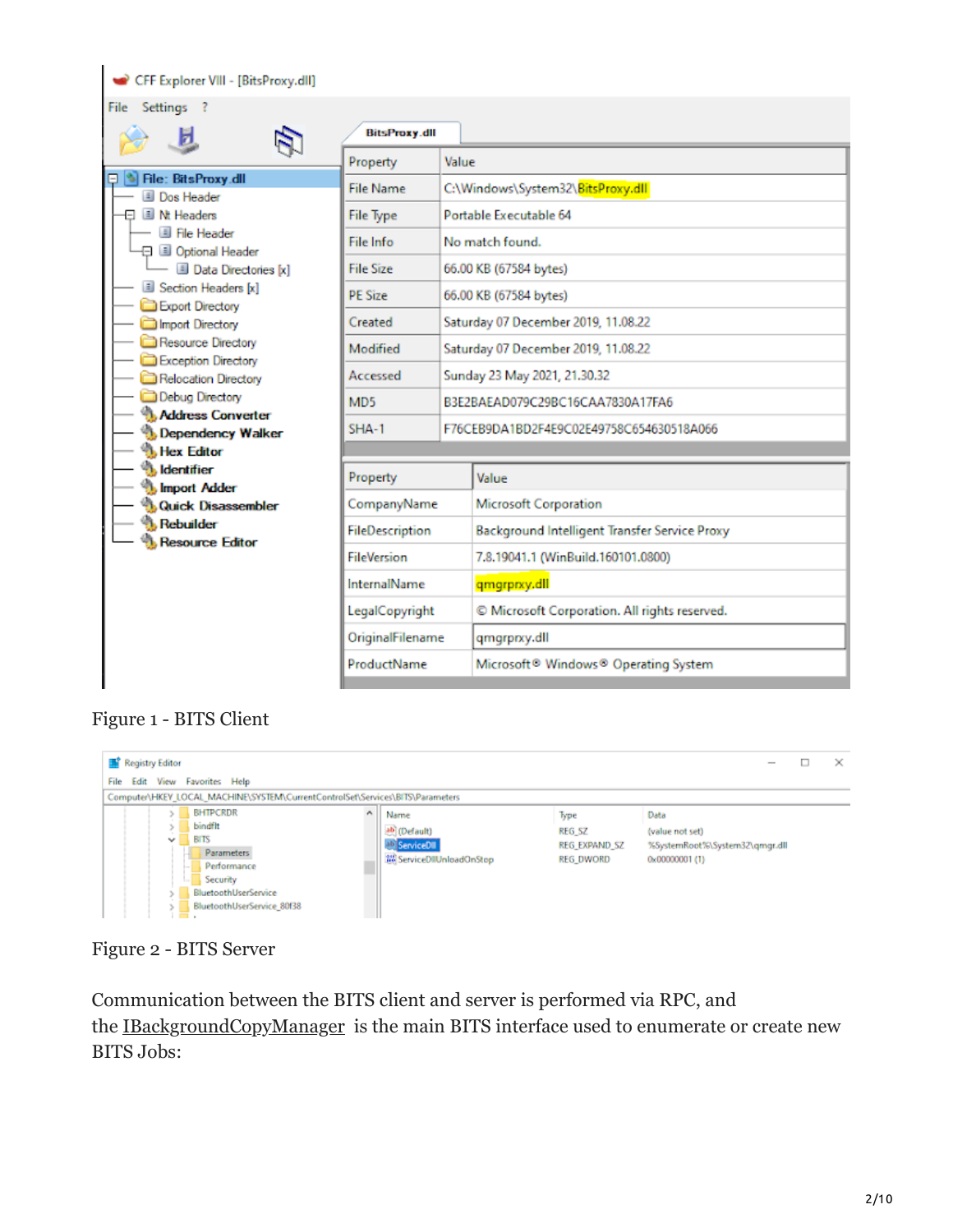#### 吸 OleView .NET v1.11 - Administrator - - 64bit

File Registry Object Security Processes Storage Help

Registry Properties / Local Services / Background Intelligent Transfer S... / Background Intelligent Transfer S... Fiter: Backgrou □ Background Intelligent Transfer Service Background Intelligent Transfer Control Class 1.0 B-4 Background Intelligent Transfer Control Class 1.5 Background Intelligent Transfer Control Class 10.0 Background Intelligent Transfer Control Class 10.1 - \* a IBackgroundCopyManager -- \* O IBitsPeerCacheAdministration .eg IBitsTesti -\* BitsTest3 ... \* a IBitsTest4 -sa IGatewayMgr ..\* Q IMarshal -\* C IUnknown A. Factory Interfaces Background Intelligent Transfer Control Class 10.2 - \* a IBackgroundCopyManager eg IBitsPeerCacheAdministration ... \*\* IBitsTest1 ed IBitsTest3 -∗a IBitsTest4 -∗o IGatewayMgr -\*\* IMarshal - « a TUnknown Factory Interfaces 由 性 Background Intelligent Transfer Control Class 10.3 Background Intelligent Transfer Control Class 2.0 Background Intelligent Transfer Control Class 2.5 B-4 Background Intelligent Transfer Control Class 3.0 Background Intelligent Transfer Control Class 4.0 Background Intelligent Transfer Control Class 5.0 Background Intelligent Transfer Internal-Only Control Class 10.2 由 % Background Intelligent Transfer Internal-Only Control Class 10.3 Legacy Background Intelligent Transfer Control Class **Rad TBackgroundCopyQMgr** -\* DMarshal -sa IUnknown **E- Factory Interfaces** Downloaded Maps Manager User Profile Service

Figure 3 - OleView of the BITS service exposed interfaces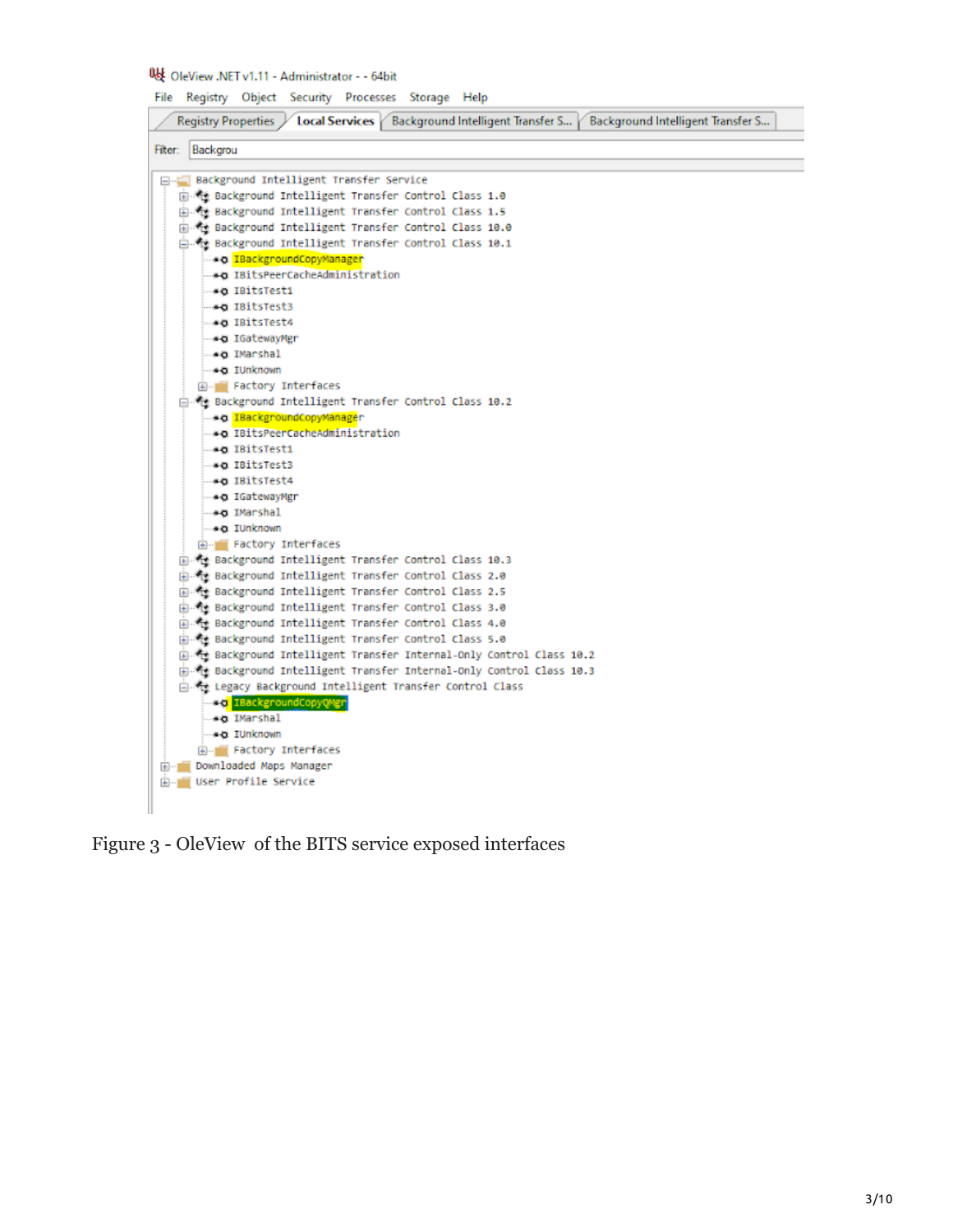# Methods

The IBackgroundCopyManager interface has these methods.

| Method                                      | Description                                                                                                                                                                  |
|---------------------------------------------|------------------------------------------------------------------------------------------------------------------------------------------------------------------------------|
| IBackgroundCopyManager::CreateJob           | Creates a job.                                                                                                                                                               |
| IBackgroundCopyManager::EnumJobs            | Retrieves an interface pointer to an enumerator object that you use to<br>enumerate the jobs in the transfer queue. The order of the jobs in the<br>enumerator is arbitrary. |
| IBackgroundCopyManager::GetErrorDescription | Retrieves a description for the specified error code.                                                                                                                        |
| IBackgroundCopyManager::GetJob              | Retrieves a specified job from the transfer queue. Typically, your<br>application persists the job identifier, so you can later retrieve the job<br>from the queue.          |

#### Figure 4 - BITS IBackgroundCopyManager Interface exposed Methods

| Name                     | Description                                                                                                    |
|--------------------------|----------------------------------------------------------------------------------------------------------------|
| BG JOB TYPE DOWNLOAD     | Specifies that the job downloads files to the client.                                                          |
| BG JOB TYPE UPLOAD       | Specifies that the job uploads a file to the server.                                                           |
|                          | BITS 1.2 and earlier: not supported.                                                                           |
| BG JOB TYPE UPLOAD REPLY | Specifies that the job uploads a file to the server, and receives a reply file from the server<br>application. |
|                          | BITS 1.2 and earlier: not supported.                                                                           |

#### Figure 5 - BITS JOB TYPE

From a behavior perspective all the download and upload activities are performed by the BITS server (svchost.exe) impersonating the BITS client which breaks the link between the client and the server if using standard monitoring telemetry such as [Sysmon](https://docs.microsoft.com/en-us/sysinternals/downloads/sysmon) network and file creation events.

BITS can be also abused for [persistence](https://pentestlab.blog/2019/10/30/persistence-bits-jobs/) by setting a command to run every time a JOB transfer job enters the BG\_JOB\_STATE\_ERROR or BG\_JOB\_STATE\_TRANSFERRED state using the [IBackgroundCopyJob2::SetNotifyCmdLine](https://docs.microsoft.com/en-us/windows/win32/api/bits1_5/nf-bits1_5-ibackgroundcopyjob2-setnotifycmdline) method (i.e. bitsadmin.exe /SetNotifyCmdLine) which will result in a malicious program or command to be run persistently on a target system.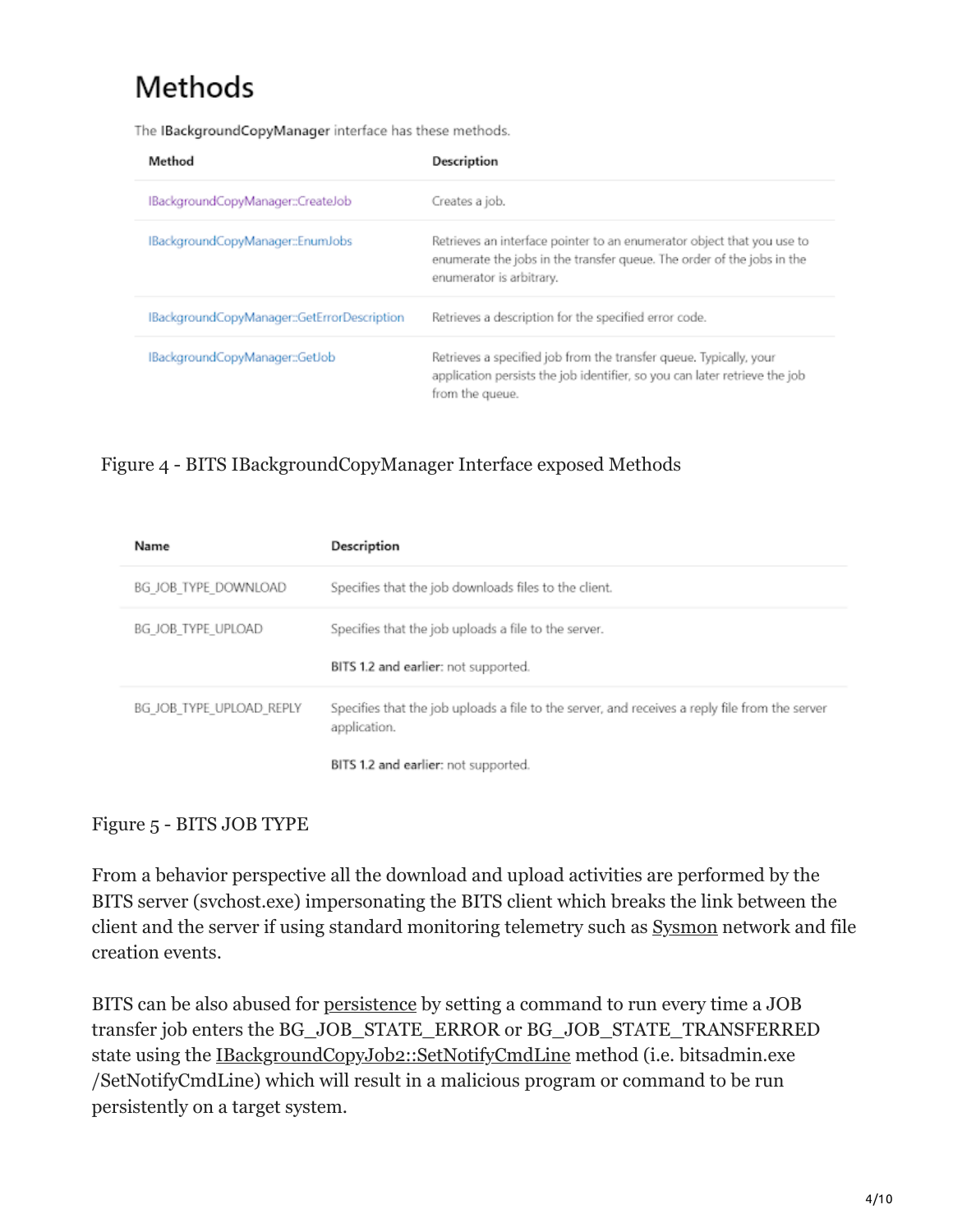# Syntax

 $C++$ **D** Copy HRESULT SetNotifyCmdLine( LPCWSTR Program, LPCWSTR Parameters  $\frac{1}{2}$ 

# Parameters

Program

Null-terminated string that contains the program to execute. The pProgram parameter is limited to MAX PATH characters, not including the null terminator. You should specify a full path to the program; the method will not use the search path to locate the program.

To remove command line notification, set pProgram and pParameters to NULL. The method fails if pProgram is NULL and pParameters is non-NULL.

Parameters

Null-terminated string that contains the parameters of the program in pProgram. The first parameter must be the program in pProgram (use quotes if the path uses long file names). The pParameters parameter is limited to 4,000 characters, not including the null terminator. This parameter can be NULL.

#### Figure 6 - BITS SetNotifyCmdLine Parameters

# **Detection and Hunting**

From a detection and forensics perspective Windows provides good logging events for the BITS client activities via the Microsoft-Windows-Bits-Client provider (enabled by default), key events are:

- EventID 3 BITS service created a new Job
- EventID 59 BITS started the <jobname> transfer job that is associated with http://example.com URL.
- EventID 60 BITS stopped transferring the <jobname> transfer job that is associated with the http://example.com URL. The status code is oxxxx.
- EventID 4 The transfer job is complete
- EventID 5 Job cancelled.
- Other events that are related to performance and transfer errors

Events such as 59, 60 and 61 contains the download/upload URL (very useful for forensics and detection) and event 3 contains the details of the BITS client process path and the Job name (very useful for detecting abnormal BITS clients).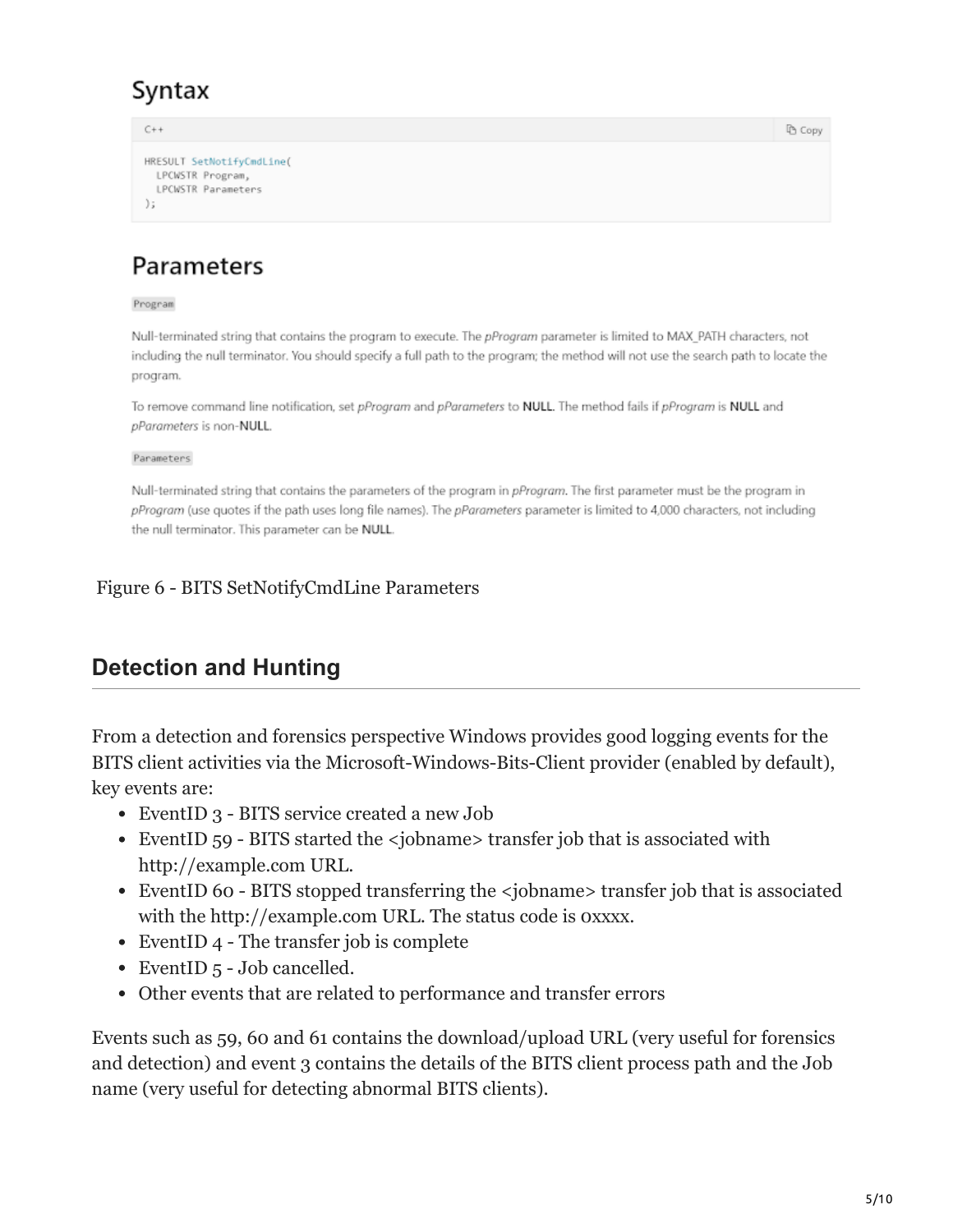Below example of BITS events resulting from this [malware](https://app.any.run/tasks/43b6c05a-e0a8-4627-9f8d-ca66a950ed17/) sample (Remcos or Netwire RAT loader):

|                                                                                                                    | Event Properties - Event 60, Bits-Client                                                                                                            |                     |                     | × |
|--------------------------------------------------------------------------------------------------------------------|-----------------------------------------------------------------------------------------------------------------------------------------------------|---------------------|---------------------|---|
| General Details                                                                                                    | BITS stopped transferring the efc1a28b.png transfer job that is associated with the<br>https://i.imgur.com/IFpvPlt.png URL. The status code is 0x0. |                     |                     |   |
| Log Name:<br>Source:                                                                                               | Microsoft-Windows-Bits-Client/Operational<br><b>Bits-Client</b>                                                                                     | Logged:             | 15/03/2021 19:54:50 |   |
|                                                                                                                    | Event Properties - Event 3, Bits-Client                                                                                                             |                     |                     | × |
| The BITS service created a new job.<br>Transfer job: efc1a28b.png<br>Owner: MSEDGEWIN10\IEUser<br>Process ID: 4016 | Job ID: {2655ebaf-2c16-4e2d-90e3-99c5249cc4f3}<br>Process Path: C:\Windows\SysWOW64\notepad.exe                                                     |                     |                     |   |
| Log Name:                                                                                                          | Microsoft-Windows-Bits-Client/Operational                                                                                                           |                     |                     |   |
| Source:                                                                                                            | <b>Bits-Client</b>                                                                                                                                  | Logged:             | 15/03/2021 19:54:14 |   |
|                                                                                                                    |                                                                                                                                                     |                     |                     |   |
| Event ID:                                                                                                          | 3                                                                                                                                                   | Task Category: None |                     |   |
| Level:                                                                                                             | Information                                                                                                                                         | Keywords:           |                     |   |
| User:                                                                                                              | <b>SYSTEM</b>                                                                                                                                       | Computer:           | MSEDGEWIN10         |   |
| OpCode:                                                                                                            | Info                                                                                                                                                |                     |                     |   |

Figure 7 - BITS Client Event Logs 3 and 60

### **A) Unusual BITS Client:**

By default on a Windows machine there are a limited number of BITS clients (native Windows binaries) and the majority are related to third party programs such as browsers. To baseline the clients we can use Bitsproxy.dll or qmgrprxy.dll ImageLoad events (such as Sysmon EventId 7) or BITS Client Event Logs EventId 3.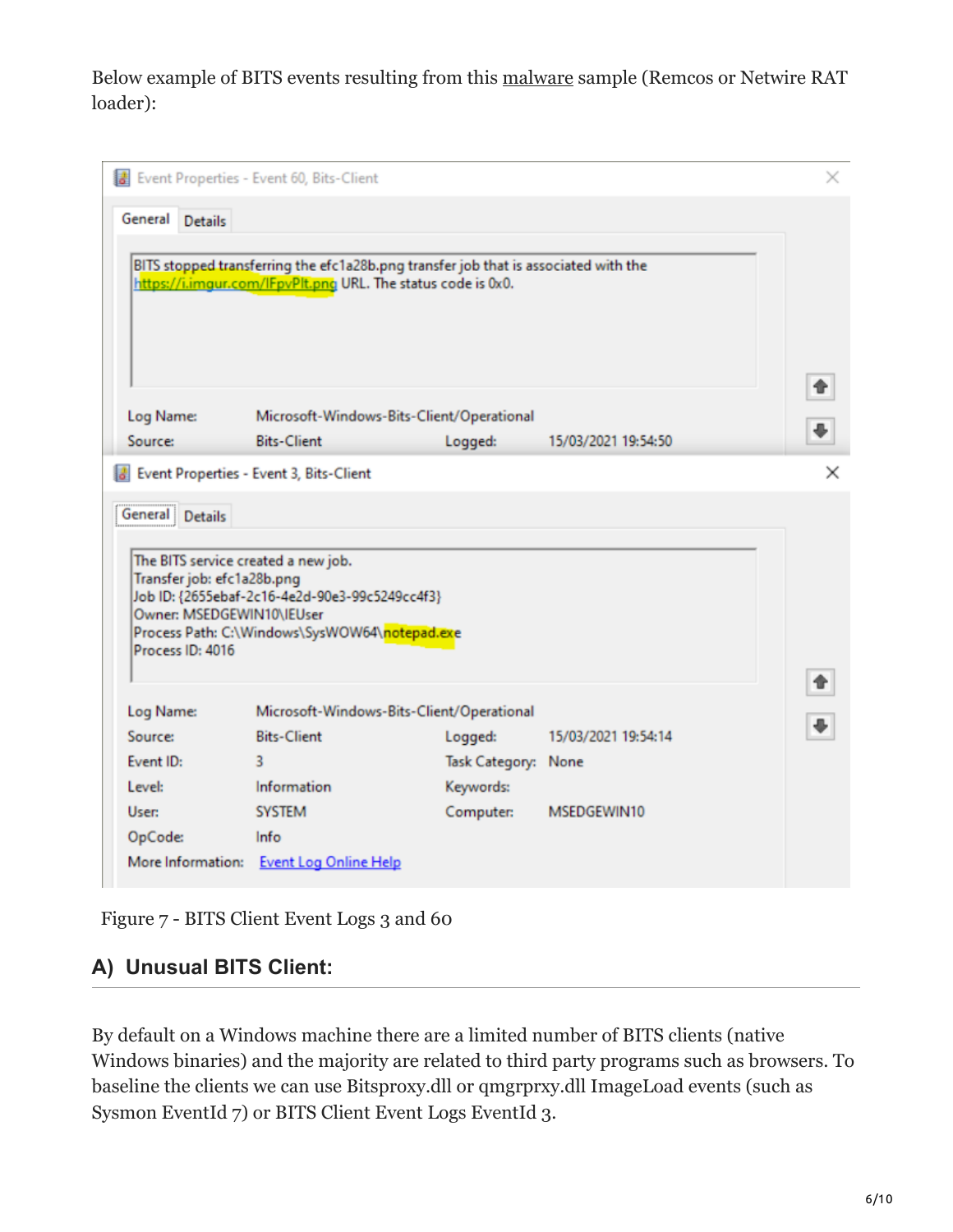By default the following are the known normal BITS client with process path residing under c:\windows\ directory.

c:\Windows\SysWOW64\bitsadmin.exe

c:\Windows\System32\MDMAppInstaller.exe

c:\Windows\System32\DeviceEnroller.exe

c:\Windows\SysWOW64\OneDriveSetup.exe

c:\Windows\System32\ofdeploy.exe

c:\Windows\System32\directxdatabaseupdater.exe

c:\Windows\System32\MRT.exe (x)

c:\Windows\System32\aitstatic.exe

c:\Windows\System32\desktopimgdownldr.exe

c:\Windows\System32\Speech\_OneCore\common\SpeechModelDownload.exe

c:\Windows\System32\RecoveryDrive.exe

c:\Windows\System32\svchost.exe (BITS service)

Excluding the above we can hunt/detect for unusual client, below an example of a hunting EQL query:

| Console                                                                                                                                                            | <b>Search Profiler</b>                                                                                                                                                     | <b>Grok Debugger</b>                                                                                                                                                                                                                                                                                                                                                                                                                                                                                                                                                                   | <b>Painless Lab</b> | <b>BETA</b>                                                               |     |
|--------------------------------------------------------------------------------------------------------------------------------------------------------------------|----------------------------------------------------------------------------------------------------------------------------------------------------------------------------|----------------------------------------------------------------------------------------------------------------------------------------------------------------------------------------------------------------------------------------------------------------------------------------------------------------------------------------------------------------------------------------------------------------------------------------------------------------------------------------------------------------------------------------------------------------------------------------|---------------------|---------------------------------------------------------------------------|-----|
| <b>History</b>                                                                                                                                                     | Settings Help                                                                                                                                                              |                                                                                                                                                                                                                                                                                                                                                                                                                                                                                                                                                                                        |                     |                                                                           |     |
| 1<br>$2 -$<br>з<br>4<br>5<br>6<br>$7 -$<br>8<br>9<br>10<br>11<br>12<br>13<br>14<br>15<br>16<br>17<br>18<br>19<br>20<br>$21 -$<br>22 <sub>2</sub><br>23<br>$24 -$ } | GET /*/_eql/search<br>"query": """<br>library where dll.name : "bitsproxy.dll" and<br>process.executable : "?:\\Windows\\*" and<br>not process.executable :<br>"size": 100 | "?:\\Windows\\SysWOW64\\bitsadmin.exe",<br>"?:\\Windows\\System32\\MDMAppInstaller.exe",<br>"?:\\Windows\\System32\\DeviceEnroller.exe",<br>"?:\\Windows\\SysWOW64\\OneDriveSetup.exe",<br>"?:\\Windows\\System32\\ofdeploy.exe",<br>"?:\\Windows\\System32\\directxdatabaseupdater.exe",<br>"?:\\Windows\\System32\\MRT.exe",<br>"?:\\Windows\\System32\\aitstatic.exe",<br>"?:\\Windows\\System32\\desktopimgdownldr.exe",<br>"?:\\Windows\\System32\\RecoveryDrive.exe",<br>"?:\\Windows\\System32\\svchost.exe",<br>"?:\\Windows\\System32\\WindowsPowerShell\\v*\\powershell.exe" |                     | "?:\\Windows\\System32\\Speech_OneCore\\common\\SpeechModeLDownload.exe", | ⊳ ళ |
|                                                                                                                                                                    |                                                                                                                                                                            |                                                                                                                                                                                                                                                                                                                                                                                                                                                                                                                                                                                        |                     |                                                                           |     |

Figure 8 - Unusual Bits Client Hunt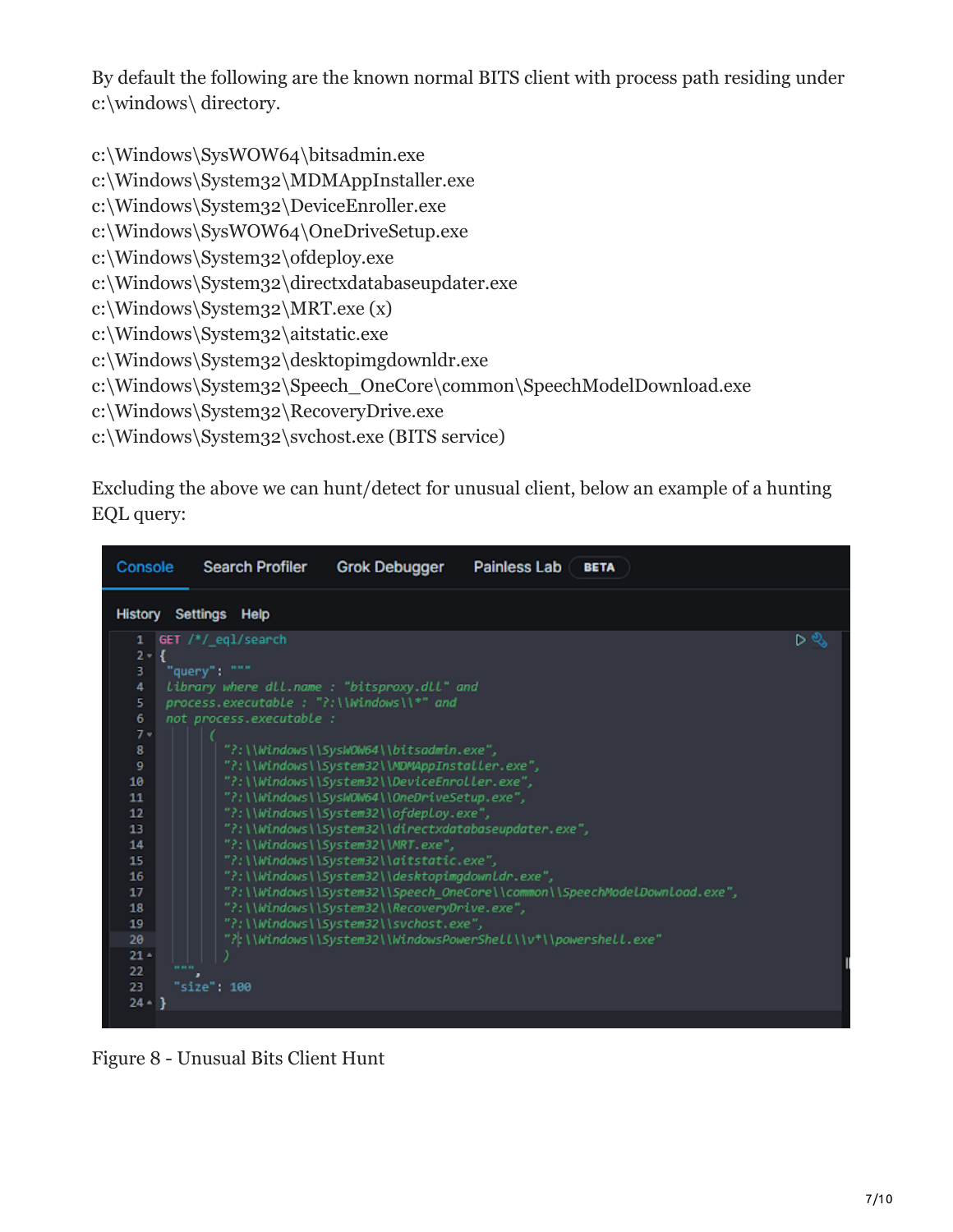

Figure 9 - Notepad.exe Unusual BITS Client

# **B) Program Execution via BITS SetNotifyCmdline Persistence:**

Programs set to execute via the SetNotifyCmdline method are a child of the BITS service, there are some legit instances especially signed stuff running from program files directories, but its quite rare: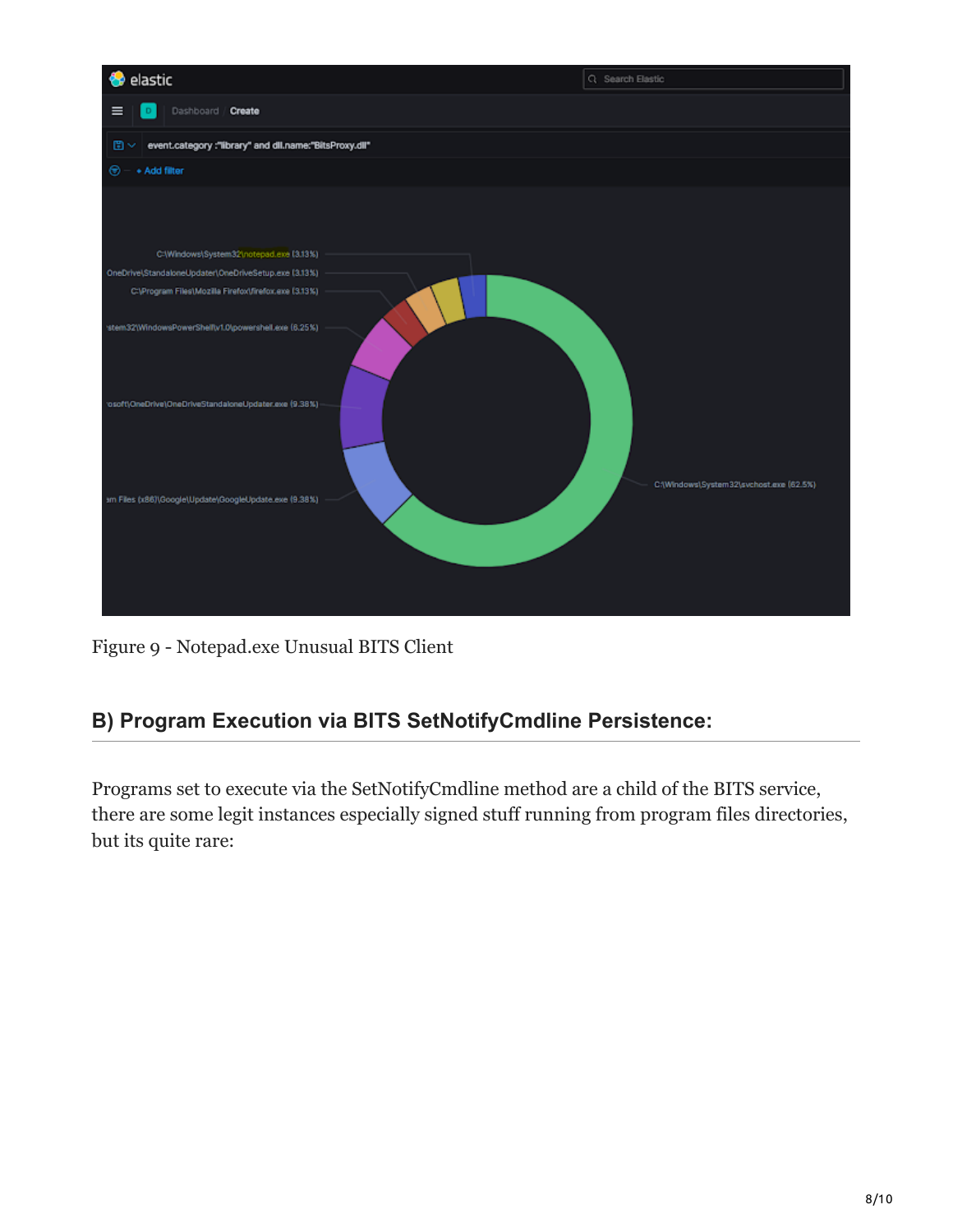

Figure 10 - Malware example persisting via BITS SetNotifyCmdline Method

## **C) Execution of a File Downloaded via BITS Service:**

Last example is to hunt for executable content that is downloaded via BITS service and immediately executed, we can do that by correlating File rename event (old file name always follow this pattern BITXXXX.tmp and renamed to the target file name) by the BITS service followed by process execution by file.path/process.executable:



Figure 11 - Download & Execution of a file via BITS using PowerShell

As you can see below we can link the file download activity to the process execution event: